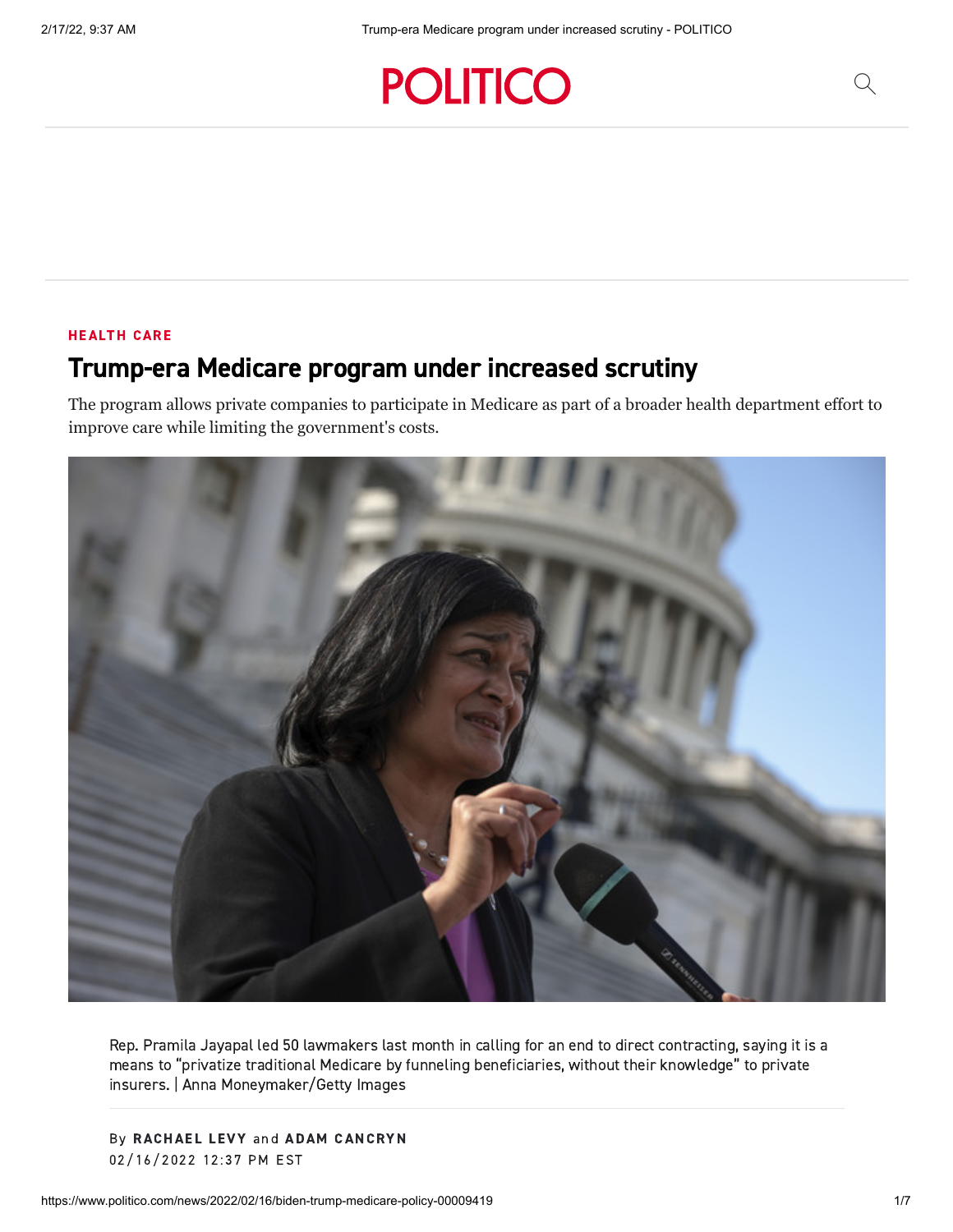$\left( \begin{array}{c} \mathbf{f} \end{array} \right) \left( \begin{array}{c} \mathbf{g} \end{array} \right) \left( \begin{array}{c} \mathbf{c} \mathbf{g} \end{array} \right)$  (...

The Biden administration is debating whether to overhaul a major Trump-era program tied to Medicare as soon as this week in the face of rising pressure from prominent progressive Democrats, more than a half-dozen people familiar with the matter told POLITICO.

The Trump program — known as a direct contracting model — allows private companies to participate in Medicare as part of a broader health department effort to improve care while limiting the government's costs.

Advertisement

Yet the initiative has since come under increased scrutiny from the left, setting up a clash between the administration and liberals like Sen. [Elizabeth Warren](https://cd.politicopro.com/member/140963) and Rep. [Pramila Jayapal](https://cd.politicopro.com/member/239242) , who warn that Biden is smoothing a path to privatizing Medicare by keeping it intact.

Warren, during a finance committee hearing earlier this month, blasted the direct contracting model for attracting "corporate vultures hoping to feed on Medicare" — remarks that two people familiar with the matter said caught the attention of the White House and hastened a reevaluation of the policy. The program aims to allow medical providers to get paid more if they keep patients healthier and reduce overall costs to Medicare.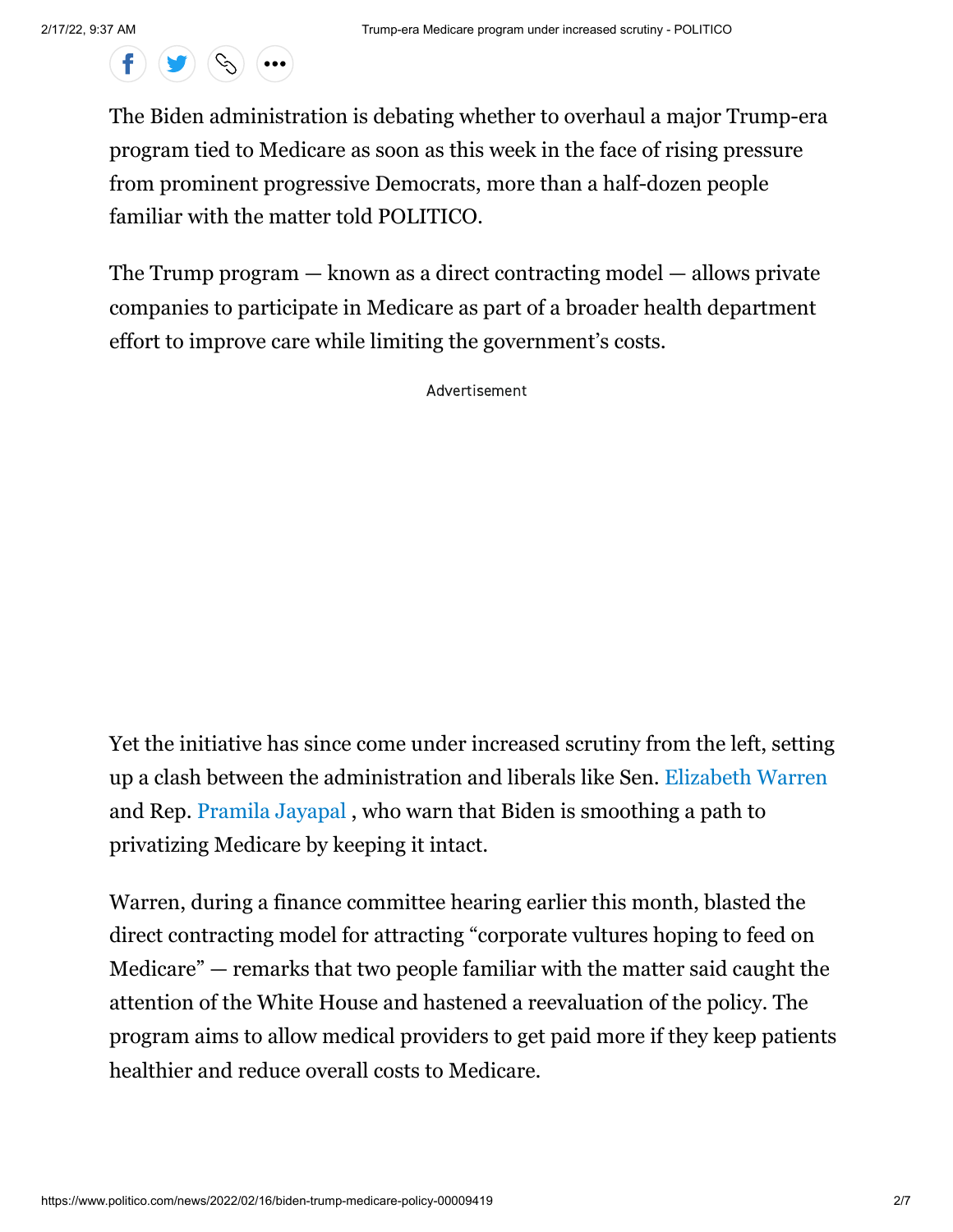Biden health officials are weighing a range of potential changes, from new constraints to outright termination, the people familiar with the matter said.

Providers participating in the program expect a decision on Thursday, several of them told POLITICO. "We're cautiously optimistic that they won't stop direct contracting immediately and they will do some revisions that will make it even better," said Valinda Rutledge, a health care lobbyist at America's Physician Groups, which represents direct contacting providers.

A Centers for Medicare and Medicaid Services spokesperson said the agency is considering external comments about its Global and Professional Direct Contracting Model, and that the agency will soon provide more information about the program's future.

The internal review prompted a lobbying blitz from provider groups that support the direct contracting model and argue that eliminating it would waste time and money that the pilot's participants, including medical groups and insurers, spent adapting to its requirements. The program is part of a longstanding, bipartisan effort to shift providers away from fee-for-service health care and toward new models that promote cooperation between providers and insurers**.**

CMS last year enrolled 53 organizations in the program, which is one of the Trump administration's few surviving health policies, in a move seen as a public vote of confidence that the administration planned to keep it.

Advertisement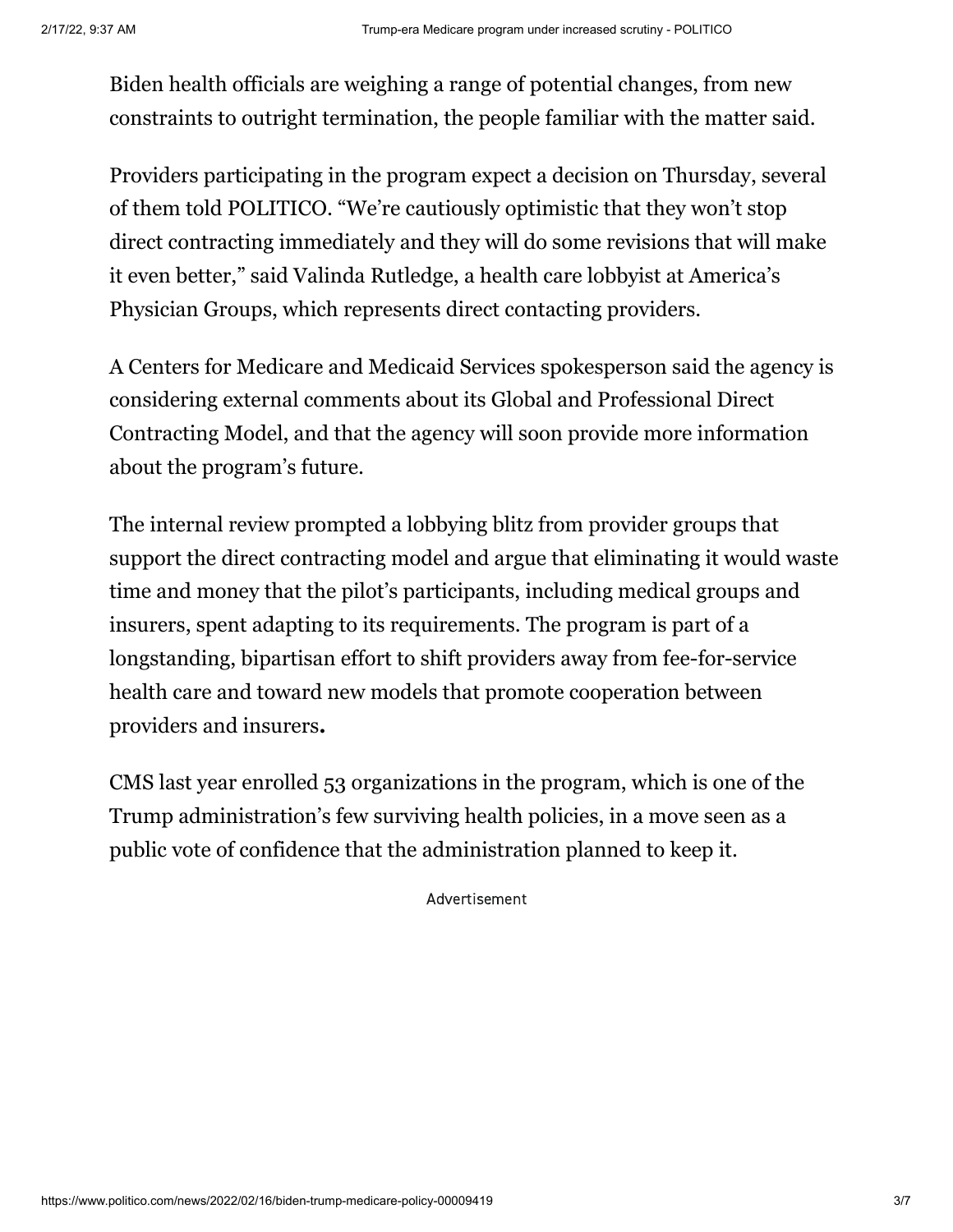More than 200 health care groups and medical providers signed a <u>letter</u> [Monday pleading with the health department to ensure the program's su](https://www.naacos.com/continuing-and-improving-the-direct-contracting-model-sign-on-letter)rvival, saying they've "worked tirelessly, most recently in the face of a global pandemic, to move towards a health care delivery and payment system that emphasizes quality and value."

Some program supporters also warned that making changes now would deal a reputational blow to CMS' Innovation Center — which is a central incubator for new policies aimed at improving care. Within CMS, one official said canceling a model years in the making risked frustrating policy staffers and prompting an exodus from the agency.

"If they're going to make significant changes, or flat-out cancel a model, that's going to have a chilling effect," said Darryl Drevna, the senior director of regulatory affairs for physician trade group AMGA.

Yet despite widespread support for experimenting with new provider models, the administration has faced sustained pressure from the left over this particular program because it allows private companies to manage the care of beneficiaries who originally signed up for traditional, government-run Medicare.

Progressives have separately long criticized private insurers participating in the Medicare Advantage program for driving up costs, pointing to audits showing that the insurers routinely overcharge the government for care.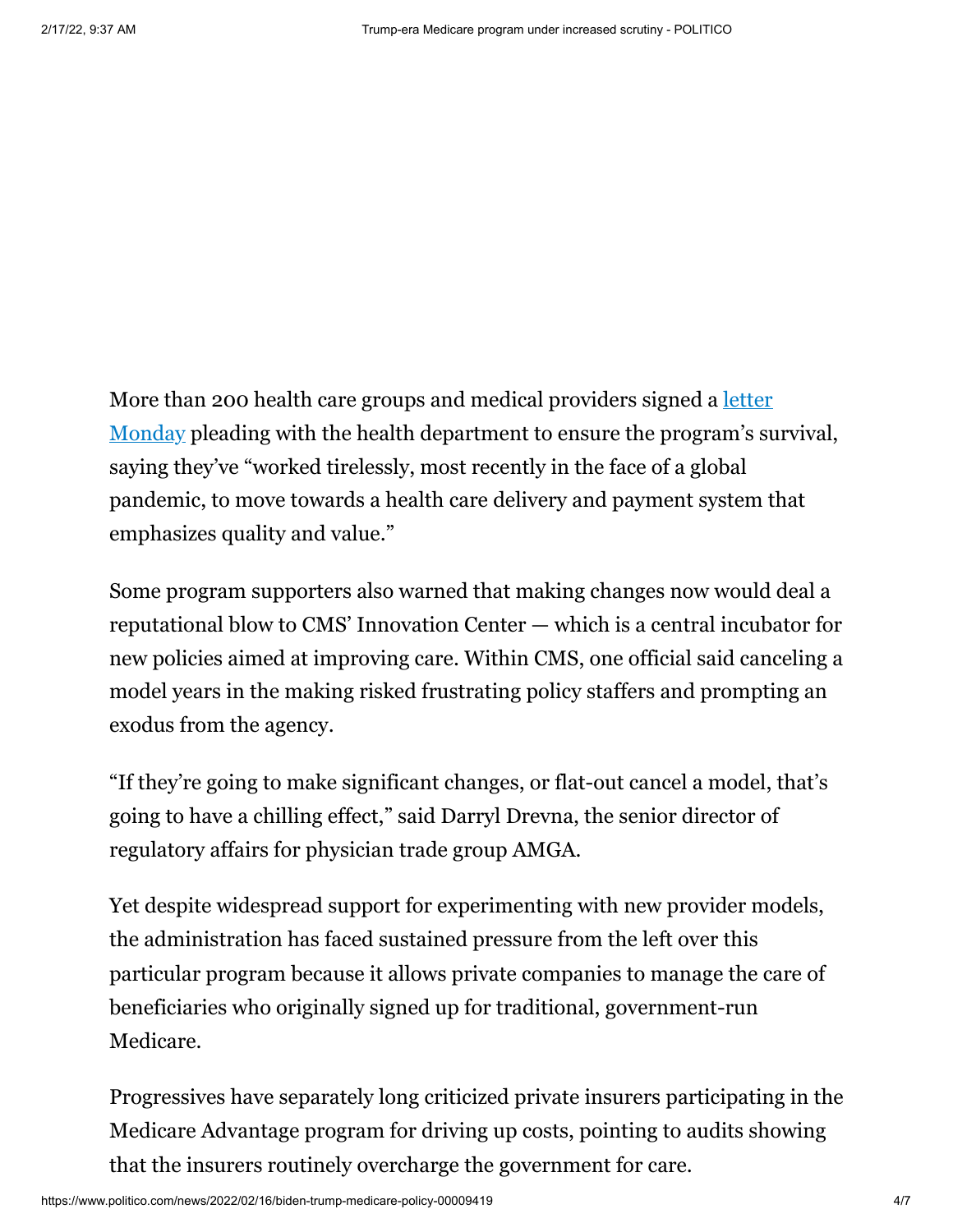The direct contracting program's first round of sign-ups last April also included a number of insurance companies and private equity-backed corporations, a development that cut against the administration's broader goal of making care more efficient and intensified skepticism from liberal health groups.

Physicians for a National Health Program, an advocacy group for single-payer health care, [sent HHS a letter](https://pnhp.org/system/assets/uploads/2022/02/PhysicianLetterToSecBecerra_20220215.pdf?eType=EmailBlastContent&eId=611df253-09d0-4d80-8067-84b5dea91044) Tuesday criticizing direct contracting for having "tarnished" the Innovation Center's standing, adding that "ending the program would demonstrate a commitment to improved integrity and the best interests of beneficiaries."

"We're at a difficult passage here," said Don Berwick, an Obama-era CMS administrator who supports altering the program, rather than eliminating it. "Mixed in together are providers that you want to support and insurers that really, in my view, just add cost without adding value."

AD

Jayapal, who heads the Congressional Progressive Caucus, led 50 lawmakers last month in calling for an end to direct contracting, saying it is a means to "privatize traditional Medicare by funneling beneficiaries, without their knowledge" to private insurers.

Variations of the model have come under scrutiny before. Last March, CMMI announced it would [review a direct contracting model](https://www.politico.com/newsletters/politico-pulse/2021/03/02/untangling-bidens-vaccine-timeline-793705) that was set to test whether providers can improve care by managing it by geographic region.